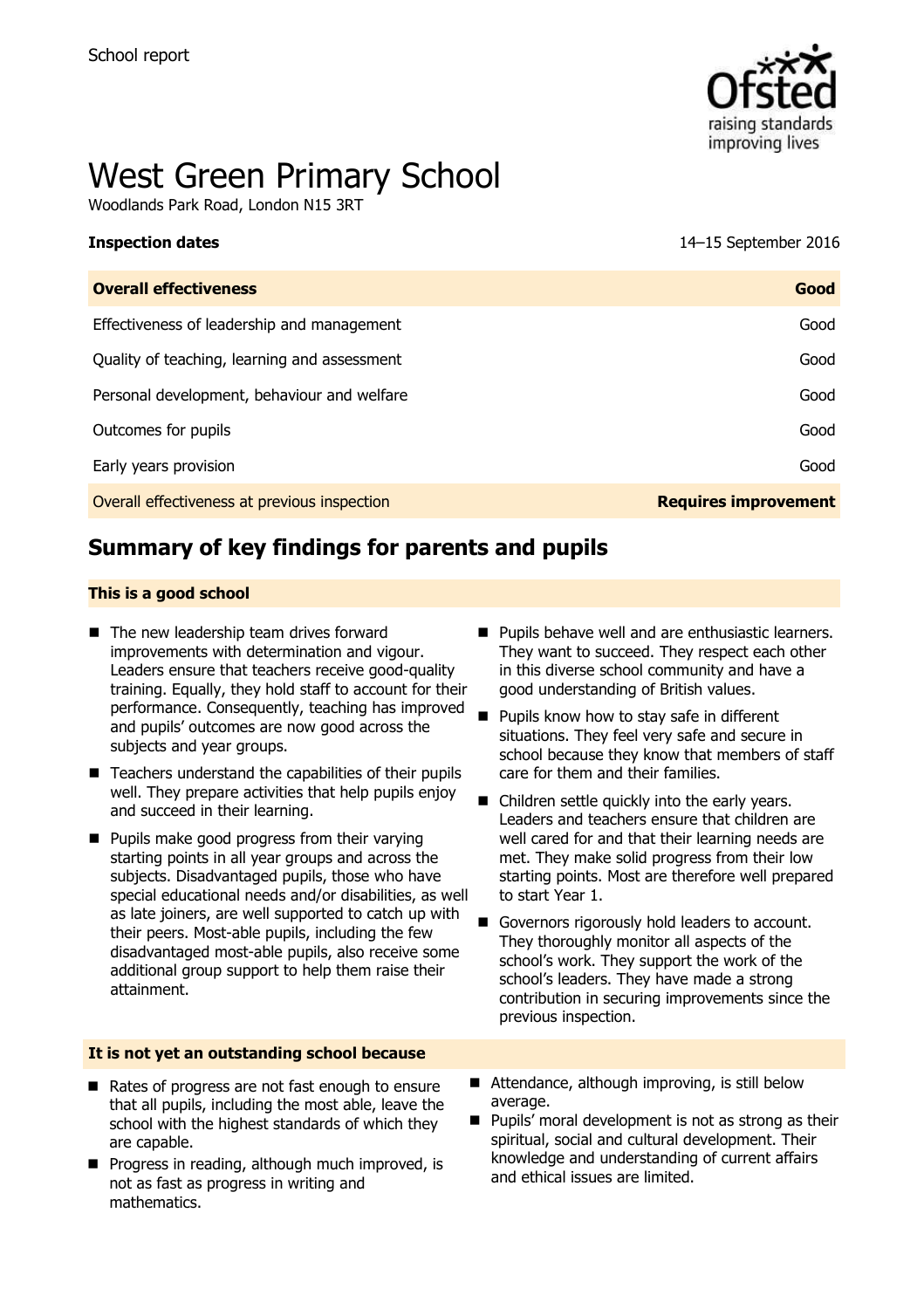

# **Full report**

### **What does the school need to do to improve further?**

- Raise standards further, especially in reading, by:
	- teachers setting challenging work that stretches all pupils, including the most able, to reach their potential
	- pupils reading a wider range of texts, including non-fiction, in order to extend their vocabulary and broaden their general knowledge.
- Raise attendance further by helping parents to appreciate the detrimental effect that absence has on their children's learning.
- Extend pupils' moral development by giving them more opportunities to learn about, and debate, current affairs.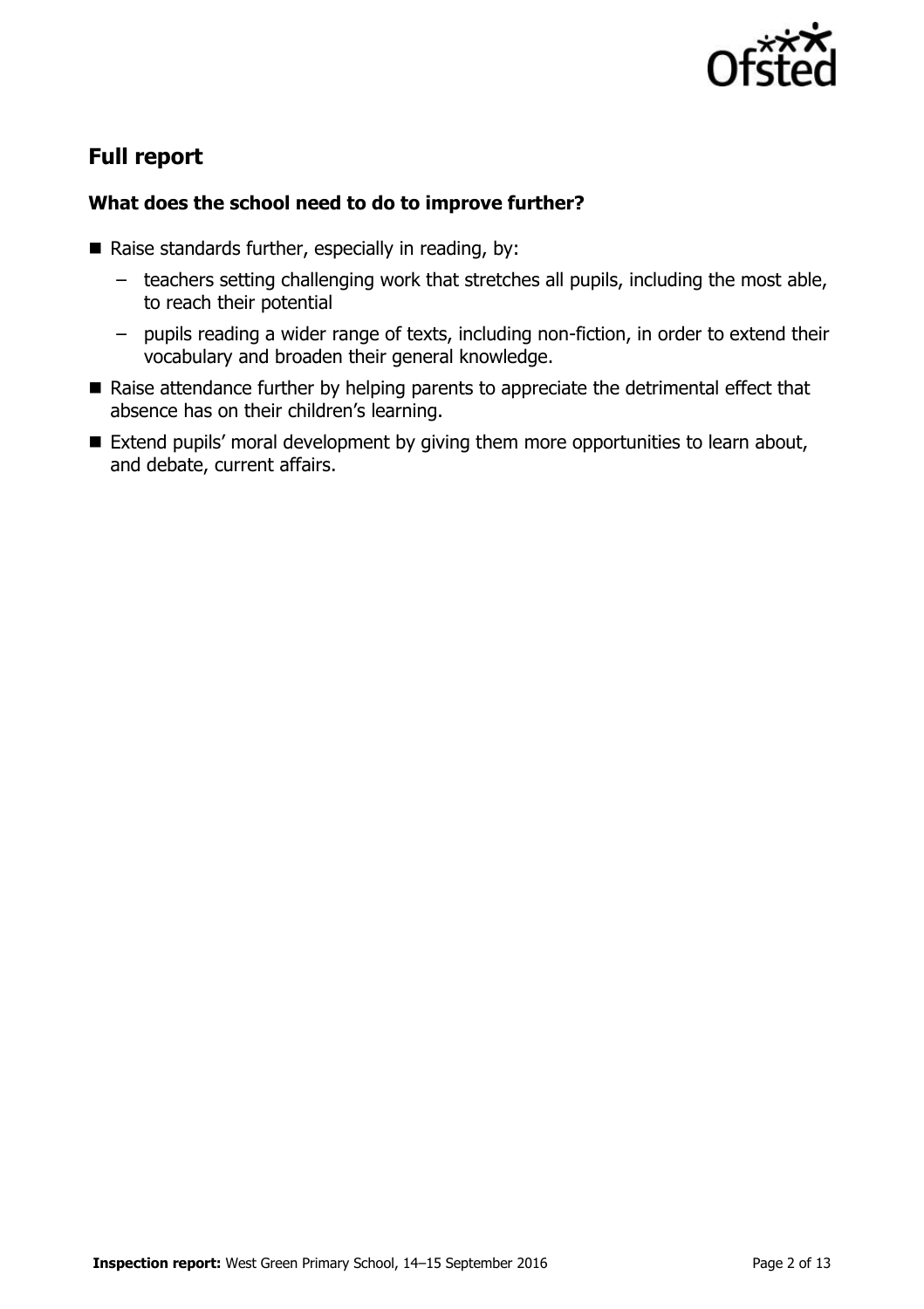

# **Inspection judgements**

#### **Effectiveness of leadership and management Good**

- New senior leaders, together with the members of the governing body, passionately care about the pupils in the school, as do all members of staff. Leaders are driven to help all pupils succeed socially and academically. This helps to ensure that pupils are well prepared for secondary school and their future lives in modern Britain. All members of staff who responded to the questionnaire agreed that they have a clear understanding of what the school is trying to achieve. There is a strong 'family' feel in the school and morale is high. Pupils behave well and enjoy all that the school has to offer.
- Leaders have made sure that teaching is now good and improving. They frequently check on teachers' planning and the work in pupils' books. They regularly visit lessons, check on the quality of teaching and analyse information about pupils' progress. They use this information well to hold teachers to account for their pupils' progress. Underperformance is not accepted.
- Teachers benefit from well-targeted professional development, including mentoring and coaching. Leaders ensured, for instance, that teachers and other members of staff were well trained in the new teaching initiatives to improve reading. This has already met with much success. Leaders know that more needs to be done to ensure that pupils make rapid progress. They are not complacent.
- Leaders have established strong links with a cluster of local schools. Leaders and teachers use these links to learn from best practice and to moderate their judgements. Leaders commissioned consultancy support, such as that to improve the teaching of mathematics, and local authority support in developing provision in the early years. These and similar initiatives have contributed to improved teaching and better outcomes for pupils across the year groups.
- **Pupils benefit from a curriculum which is exciting and broad. Although there is a strong** emphasis on English and mathematics, the curriculum covers a broad range of subjects, giving a reasonably good amount of time for each subject. A particular strength is that pupils are taught each week by a specialist Spanish teacher and specialist music teacher and all pupils work with an artist in residence. Leaders recognise that, now that outcomes across the subjects are securely good, they need to plan specific activities designed to stretch and raise pupils' ambitions and aspirations for the future, especially for the most able disadvantaged pupils.
- Each half term, pupils go on an educational trip or have visitors to the school to enrich their learning. Pupils in Year 3, for instance, learned about caring for the world in their topic work and about the growth of plants in science. The class enriched their learning through a visit to Kew Gardens. A theatre group visited the school and ran a day's interactive workshop for Year 6 on the second world war.
- Pupils' spiritual, cultural and social development and their understanding of British values are strong. Through lessons and assemblies, pupils learn about different issues such as relationships, diversity and equality, human rights, homelessness and fair trade. Further, pupils have opportunities to sing in the choir and perform at venues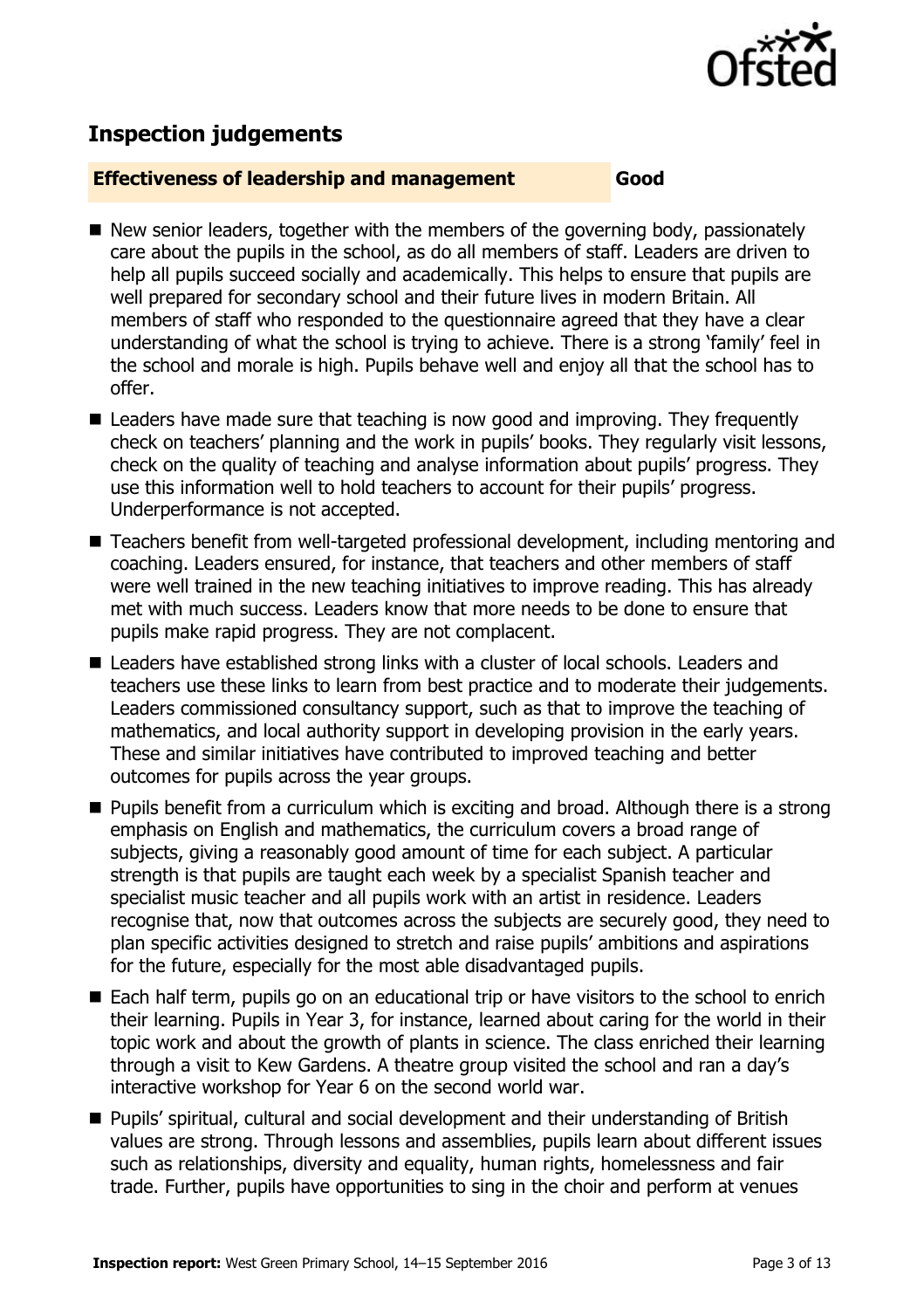

such as the Royal Albert Hall. Year 6 pupils visited the law courts and ran a mock trial.

- Pupils' moral development, however, is not as strong. Inspectors found that pupils do not have a good understanding of current affairs and have too few opportunities to consider and debate controversial and ethical issues in an age-appropriate way.
- The special educational needs coordinator also leads the speech and language resource provision. She ensures that pupils are fully supported to be integrated into the regular classrooms and to make the same good progress as their peers.
- Leaders use the additional funding for disadvantaged pupils to good effect. It has ensured that eligible pupils generally make faster progress than their peers. They are not only catching up but sometimes overtaking similar pupils nationally. The most able disadvantaged pupils do particularly well in writing.
- Leaders have used the additional sports funding wisely. A sports coach helped to improve the skills of staff in teaching physical education. The range of sports and exercise activities available to pupils is expanding, such as in the introduction of gymnastics and zumba this year. For the first time, last year, pupils had opportunities to take part in competitive sport with other schools. This is making a good contribution to pupils' physical health.

#### **Governance of the school**

- Governors, some of whom served on the interim executive board (IEB), bring a wealth of experience in governance from this and other schools. They bring expertise from the worlds of finance, project management, human resources and education to inform their work.
- The governing body's termly project board goes through a rigorous process to examine all aspects of the school's work and to hold leaders to account. Working with senior leaders and seeking verification from external consultants, governors carefully track improvements and analyse information about pupil and teachers' performance. They are thus extremely well informed about all aspects of the school's work. Together with school leaders, they identify next steps and agree improvement action plans. These processes have played a key role in driving forward school improvement since the previous inspection.
- Since becoming a governing body in January 2016, governors have been working to recruit more governors that are representative of the local community. They have had some success but a few vacancies remain. They are actively trying to recruit additional suitable candidates.
- Since moving from an IEB to a governing body, governors have undertaken training and sought guidance to ensure that they fulfil all statutory requirements. They are now in the final stages of updating and ratifying a few remaining policies, such as that for staff conduct, and ensuring that the school's website fully meets the requirements issued in September 2016 by the Department for Education.

#### **Safeguarding**

■ The arrangements for safeguarding are effective. The designated safeguarding lead has established very strong links with the local authority's safeguarding officers and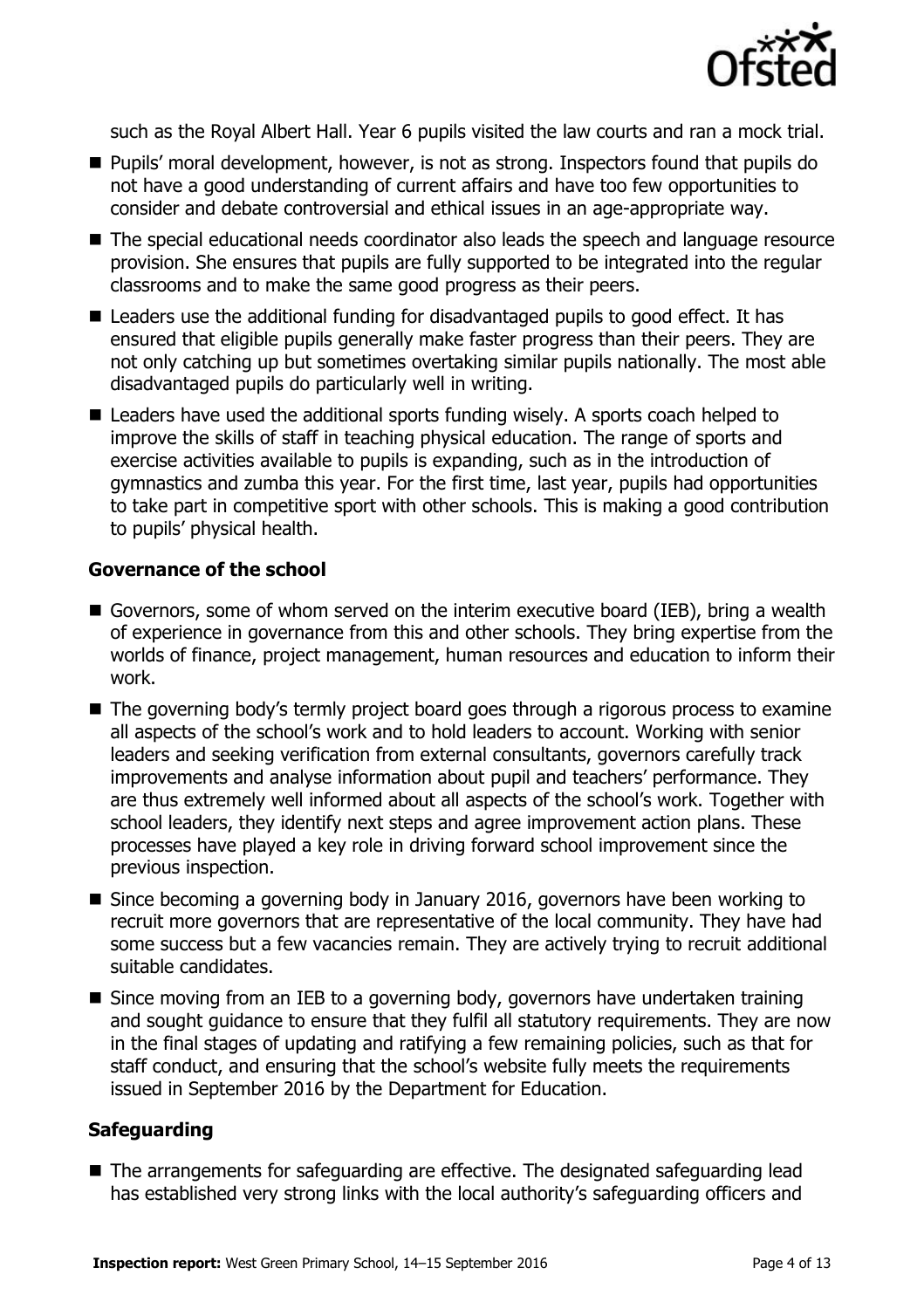

social services, as well as with other external agencies. Leaders and governors are well aware of the safeguarding issues in the locality and how to respond to them. Members of staff know the pupils and their families very well. They are well trained, vigilant and alert and do not hesitate to raise any concerns when they arise. Referrals are made with alacrity and matters are consistently followed up. The school's motto is 'Children come first'. This is evident through the quality of care and personal relationships across the school. Ensuring children's safety and well-being is paramount.

### **Quality of teaching, learning and assessment Good**

- Teaching has improved and is consistently good and improving further. As a result, pupils are now making good progress in their learning.
- Teachers and other adults enjoy good working relationships with pupils. Pupils respond accordingly by following instructions, working hard and trying their best. Teachers mostly display great enthusiasm for teaching and learning. This is infectious and pupils respond in kind and are keen learners.
- Teachers prepare a variety of activities to meet the needs and interests of pupils. They use questioning well to help pupils think. In-class support is effective for those who need to catch up, including pupils in the language resource provision and those new to English education, and helps them to make good progress. The most able generally do get more difficult work. This means that all groups of pupils make good progress. Nevertheless, teachers do not always challenge pupils, including the most able, disadvantaged pupils and others, hard enough to really stretch them to make consistently rapid progress and reach the highest possible standards.
- Leaders made a concerted effort to improve the teaching of reading. It is now good. Teachers and teaching assistants are well trained in the teaching of phonics (the sounds that letters make). There has been improved teaching of reading and comprehension across the year groups. A school library has been established. Books are classified by reading ability, matching the steps defined by the phonics programme that the school uses. This means that pupils are directed to books that challenge and develop their skills appropriately. Reading and comprehension have been extended via pupils taking reading materials home and through a computer program which pupils can access at school. Daily home reading is encouraged. All these aspects explain why pupils now make good progress. However, the breadth of texts that pupils are reading, including non-fiction, is not wide enough to really expand their vocabulary and their general knowledge.
- Writing is taught well. Pupils are expected to write for a range of purposes and audiences. They have opportunities to apply their writing skills across the subject areas. In doing so, they practise and improve their spelling, punctuation and grammar skills. In the last year, teachers placed a much greater emphasis on ensuring that pupils edit their work. This helps them to identify how to improve the quality of their writing. Consequently, they now make good progress.
- $\blacksquare$  The teaching of mathematics is good. Through the support that they had from consultants, teachers are skilled in teaching the new curriculum effectively. Pupils' misconceptions are quickly cleared up. Teachers require pupils to explain their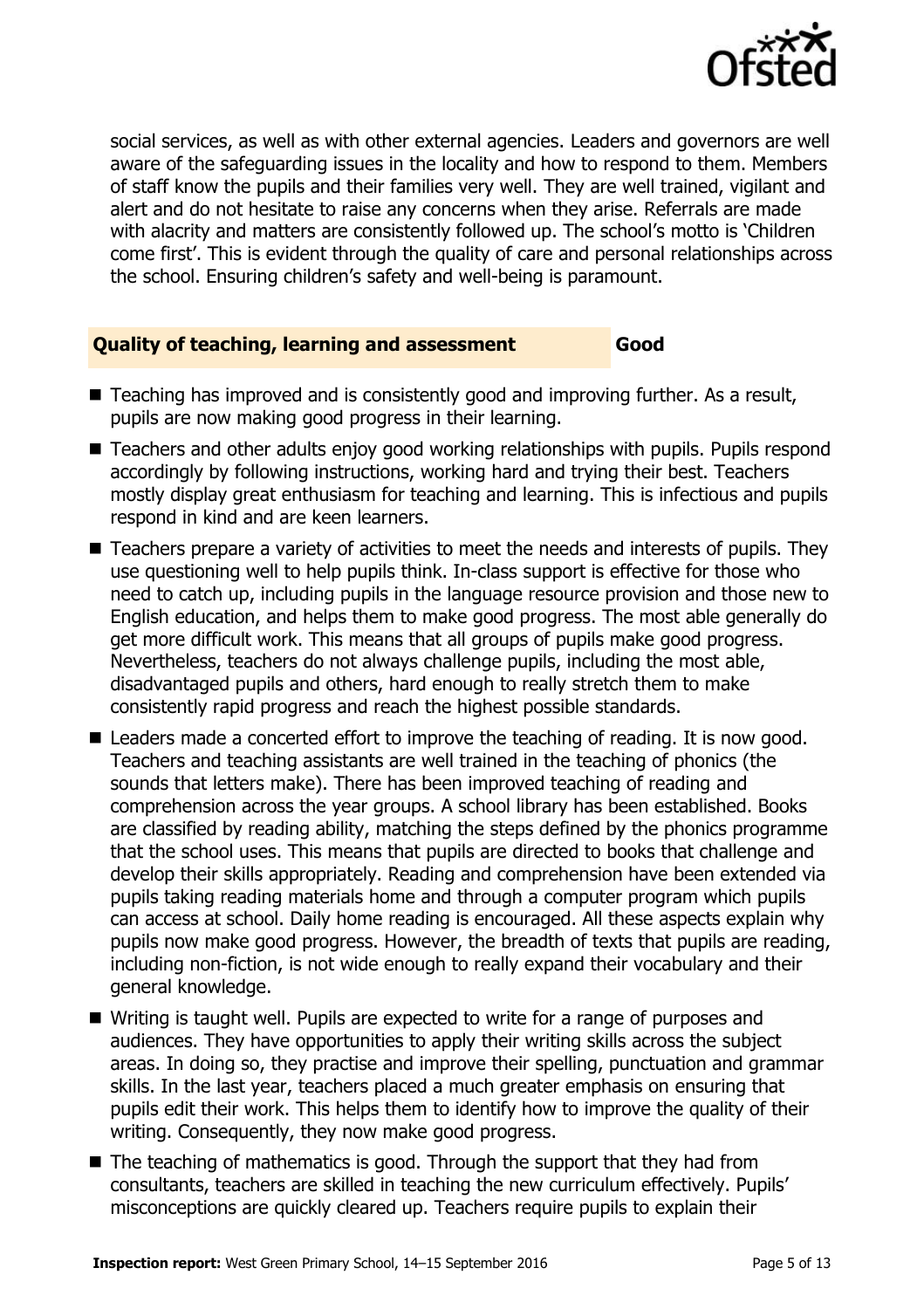

mathematical reasoning. This helps them to think logically. Pupils have opportunities to apply their skills in solving problems, including in money matters. As a result, pupils make good progress.

Scrutiny of a sample of books from the last academic year confirmed that pupils made good progress across the subjects. It is clear that teachers consistently apply the school's marking and feedback policy. There is much evidence to show that teachers use the ongoing assessment of pupils' work through marking to offer additional support or challenge. This helps pupils to make good progress. Challenge does not, however, always stretch pupils deeply enough to help them make outstanding progress.

#### **Personal development, behaviour and welfare Good**

#### **Personal development and welfare**

- The school's work to promote pupils' personal development and welfare is good.
- Many pupils arrive at the school with little or no English language acquisition and, in some cases, poor social skills. As they integrate and work their way up the school, they gain in confidence, and learn to socialise and communicate well. This is because leaders ensure that they receive well-tailored support, such as with specialist phonics teachers, so that they can catch up quickly. Equally, there is a culture of pupils welcoming new arrivals. As one pupil commented, 'this school is all about helping each other'. His friends agreed.
- **Pupils are very aware of all forms of bullying. They say that, other than the occasional** football-related skirmish, pupils of all backgrounds, faiths and cultures get on well with each other. Bullying is rare and there is no racism. Should a problem arise, they know that an adult will deal with it quickly.
- School leaders work in close liaison with a range of external agencies, including housing officers, to support pupils and their families whose circumstances make them vulnerable. This support helps to remove barriers that get in the way of successful learning.
- The school is participating in a child and adolescent mental health services (CAMHS) pilot scheme for staff to develop their understanding and raise their awareness of signs of mental health in children.
- **Pupils'** physical health is promoted well through the many sports-related activities available. Members of staff are alert to any pupils who might be showing signs of stress. Those pupils are supported by the school counsellor, who also works to support whole families. The school also brokers other therapies to assist pupils with mental health issues, such as music therapy. This makes a strong contribution to pupils' mental well-being.
- **Pupils feel very safe in school. They know how to stay safe in different situations, such** as when using the internet or riding a bicycle. Pupils told inspectors about a workshop delivered by the National Society for the Prevention of Cruelty to Children (NSPCC) about inappropriate touching. Pupils knew about and were able to quote the telephone number of Childline, which they know they can call if they are very worried about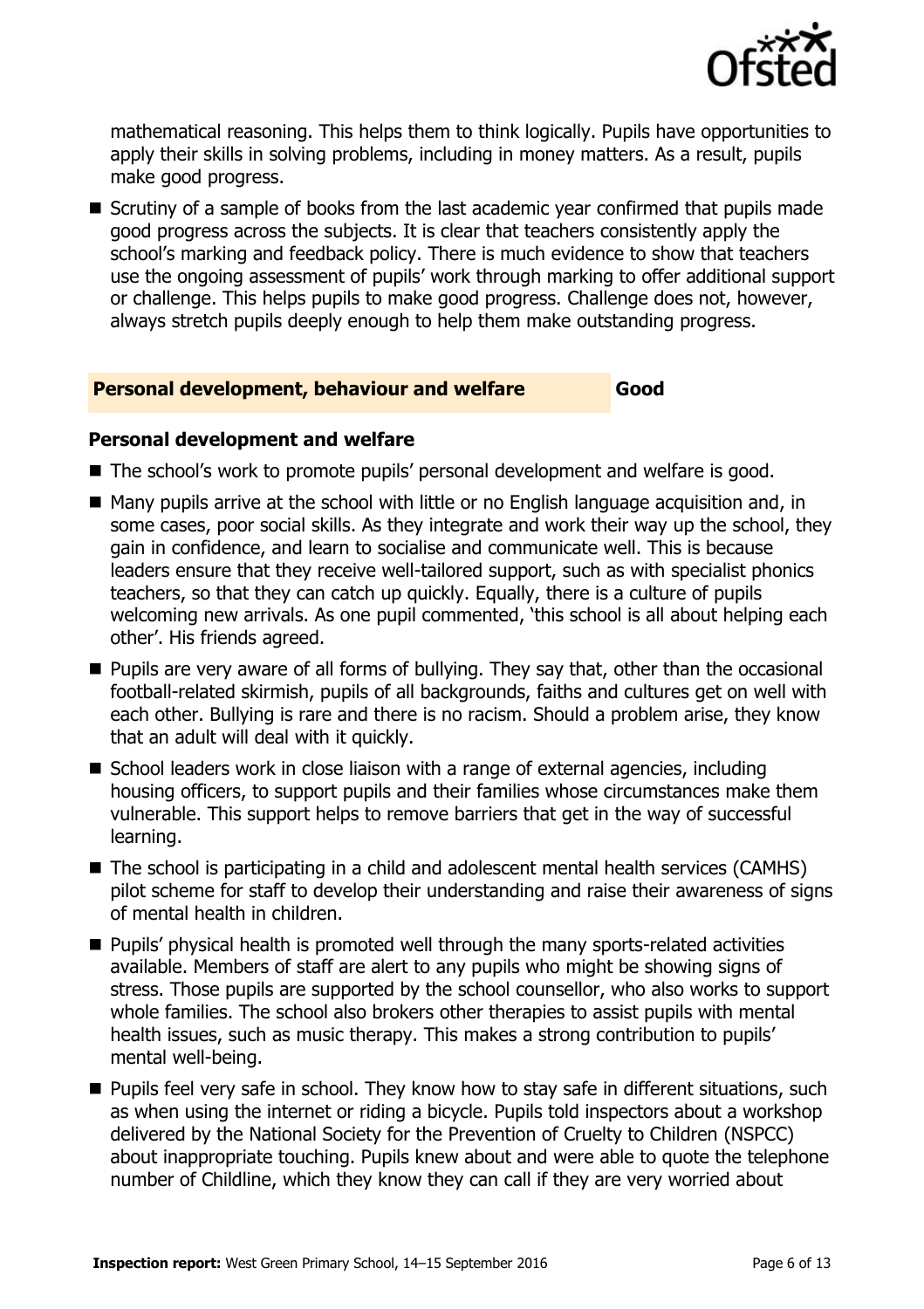

something.

**Pupils understand how democracy works through the processes of electing members of** the school council and by an assembly delivered by the local member of Parliament. Their broader understanding of what is happening in the world and opportunities to discuss the news and debate controversial issues are limited.

#### **Behaviour**

- The behaviour of pupils is good.
- **Pupils take pride in their work and appearance. They enjoy coming to school and** making the most of what is on offer.
- $\blacksquare$  Pupils arrive punctually to lessons. They approach their learning with very positive attitudes, cooperating with their teachers and trying their best to do well.
- **Pupils move around the school sensibly. Behaviour in the playground and dining area is** good. Pupils warmly welcome visitors and are keen to talk about their experiences in school.
- Pupils' punctuality to school improved markedly last year. The number of late arrivals more than halved from the autumn to the summer terms.
- Leaders work tirelessly with parents and external agencies in cases where pupils' attendance is not high enough. They have done so with some success, which means that attendance figures are rising, albeit slowly. There are still too many instances of parents taking their children out of school for lengthy term-time holidays and extended religious celebrations. This has a detrimental impact on those children's learning.

#### **Outcomes for pupils Good Good**

- Children enter the early years with skills, knowledge and understanding that are lower than typically found for their age, especially in language and communication, and in social skills. Progress rates markedly improved in 2016. Consequently, pupils who have just entered Year 1 are ready to start following the national curriculum. This represents good progress.
- The much-improved quality of teaching in phonics ensured that the proportion of Year 1 pupils who met the expected standard in the phonics screening check increased by over 20 percentage points in 2016 to be broadly average.
- In the 2015 national tests, pupils in Year 2 reached broadly average standards in reading, writing and mathematics. Unvalidated data for the new, more difficult, 2016 tests shows that pupils once more reached broadly average standards in all subjects. This represents a significant improvement since the previous inspection and good progress from pupils' low starting points.
- Year 6 attainment in the new national tests in 2016 was broadly average in reading, writing and mathematics combined. Separately, reading attainment was not as strong as attainment in other subjects. Progress for pupils who have key stage 1 data, which accounts for about two thirds of the cohort, was good overall and especially in writing.
- Inspection evidence confirms that, across the year groups and subjects, pupils made good progress during the last academic year. Evidence also confirms that late joiners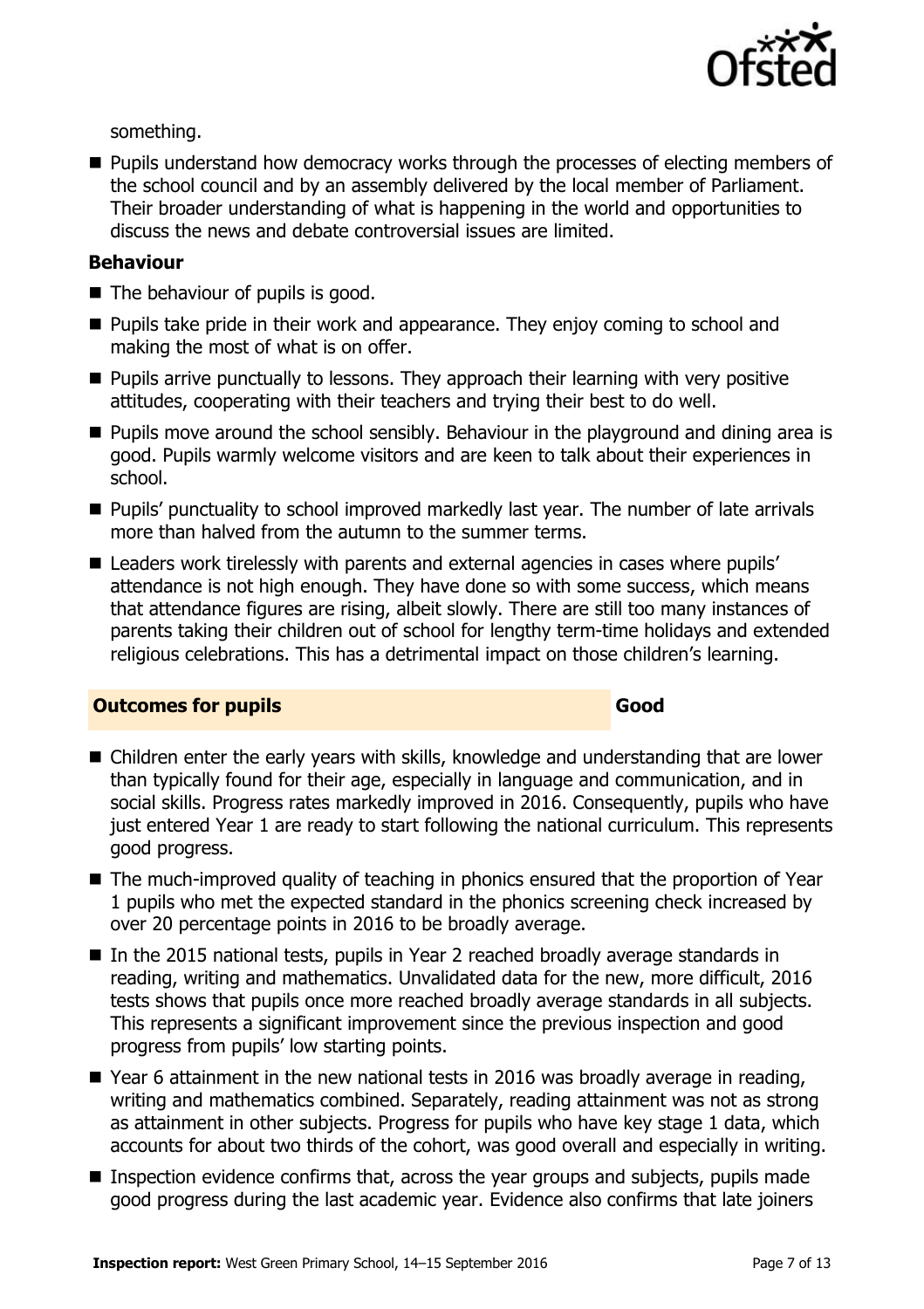

make good progress from their respective starting points.

- Pupils who have special educational needs and/or disabilities, as well as those who speak English as an additional language, make equally good progress because of the effective support that they receive. This is also the case for those pupils supported by the specialist speech and language resource provision.
- 2015 validated data for disadvantaged pupils showed that, in most measures for key stages 1 and 2, these pupils made similar or faster progress and reached similar or higher standards than all pupils nationally. The school's unvalidated data for 2016 shows disadvantaged pupils attained higher results than other pupils nationally in the Year 1 phonics screening, the Year 2 reading, writing and mathematics combined tests and the Year 6 mathematics and grammar, punctuation and spelling tests. Progress rates in reading were the same as others nationally and above in the other subjects. This means that differences when compared with other pupils nationally are not only diminishing but in many cases these pupils are doing better than other pupils nationally.
- The overall standards of the most able at key stage 2 were above those of similar pupils nationally in 2015 in all subjects. In the 2016 key stage 2 tests, all pupils with higher prior attainment reached the expected standard in all subjects. Two thirds reached the higher standard in writing and in grammar, punctuation and spelling. The school's data for the last academic year shows that disadvantaged most-able pupils across key stages 1 and 2 made good progress overall and particularly fast progress in writing.

#### **Early years provision Good**

- The early years provision was judged in 2014 as requiring improvement. Thereafter, in 2015, the outcomes for children at the end of the Reception Year declined and were low. New and very effective leadership during the last academic year transformed the early years. It now provides children with a good and improving education. The proportion of children who left Reception with a good level of development in 2016 rose from 44% in the previous year to 62%. The majority of children therefore now leave Reception properly prepared for entry into Year 1.
- Over the last school year, new leaders and members of the early years staff undertook high-quality training and benefited from good support from the local authority. Consequently, a raft of improvements was implemented. This led to better use of resources, teaching and parental engagement. In turn, this led to much-improved children's learning and social development.
- The newly appointed leader has drive and passion. She knows and understands the strengths of the setting and is clear on what needs to improve further, such as further development of the outdoor area.
- Teaching is good. From last year, teachers focused very sharply on language development. Teachers model good language and encourage plentiful speaking and listening. Writing opportunities were extended. Teachers and other staff improved their skills in the teaching of phonics. Workshops were run for parents, teaching them phonics and helping them to understand the importance of reading at home and how to support their children in doing so. Consequently, children made fast progress in their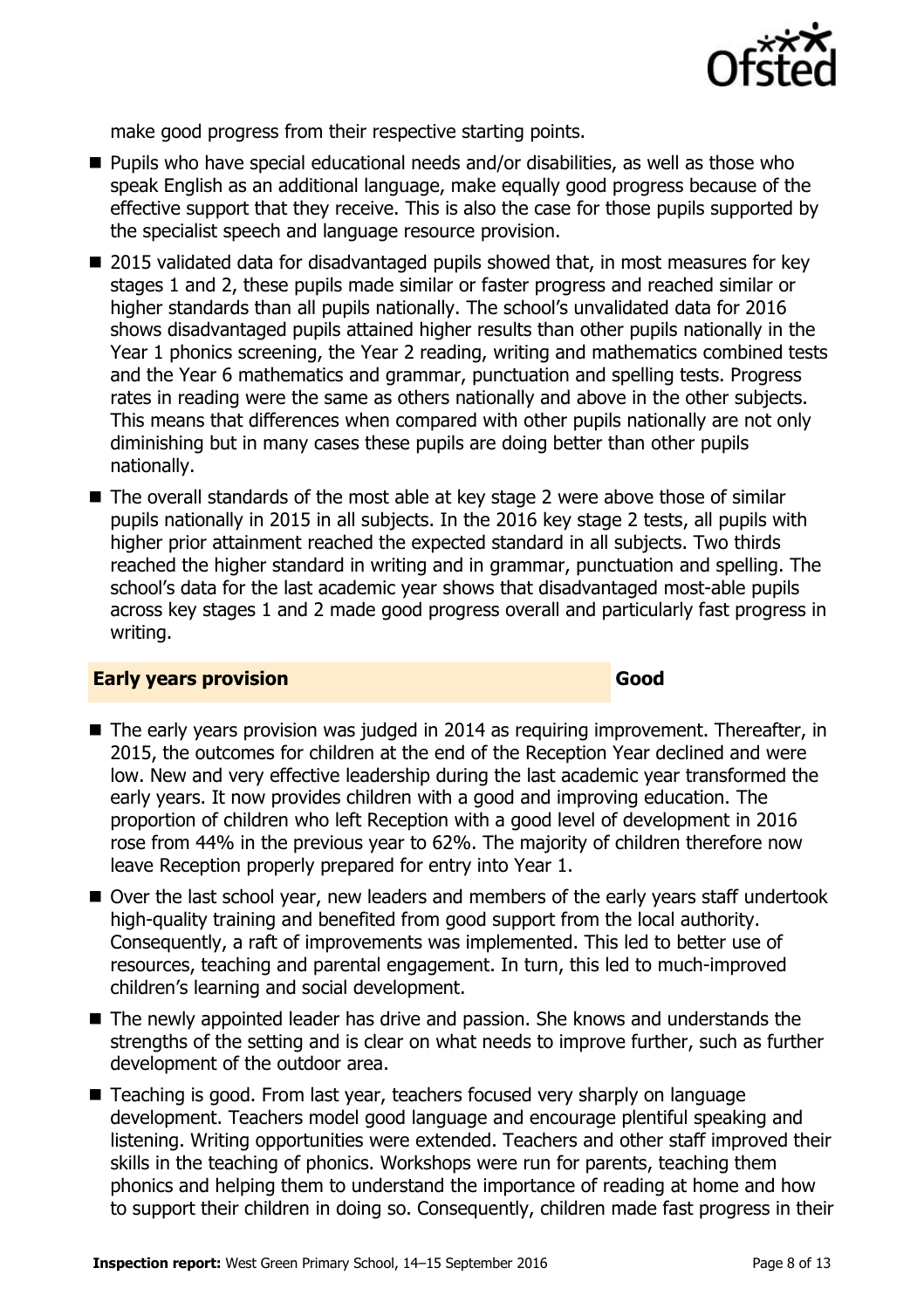

language development.

- Teachers' plans show that children's individual interests are assessed and catered for across the areas of learning. Children's particular knowledge or gaps in skills are identified so that their teachers can quickly help them to catch up should they start falling behind. This enables all children to engage enthusiastically in a range of activities, both child-initiated and teacher-led, and to learn well.
- Children's personal development is good. Adults know the children well and relationships are extremely positive. This helps children to settle quickly, behave well and share with each other. Children begin to understand and value diversity. For instance, they are encouraged to bring in items from their respective cultures to show and share with the class.
- **Members of staff liaise very effectively with parents. They visit children's homes before** each child arrives for their first day at school. They find out about each child's interests, any special needs and potential barriers to settling in and learning. Right from the time that children first arrive, therefore, adults cater for their needs. As a result, children settle very quickly. There are also strong links with external agencies, such as with speech and language therapists, in order to help all children succeed, including those who have special educational needs and/or disabilities.
- Because of the effective levels of support, combined with good teaching and regular assessments to inform planning, all groups of children now make good progress. Disadvantaged children consistently perform better than their classmates. In 2016, disadvantaged children achieved slightly below other children nationally, an improvement on 2015. This demonstrates that differences are diminishing.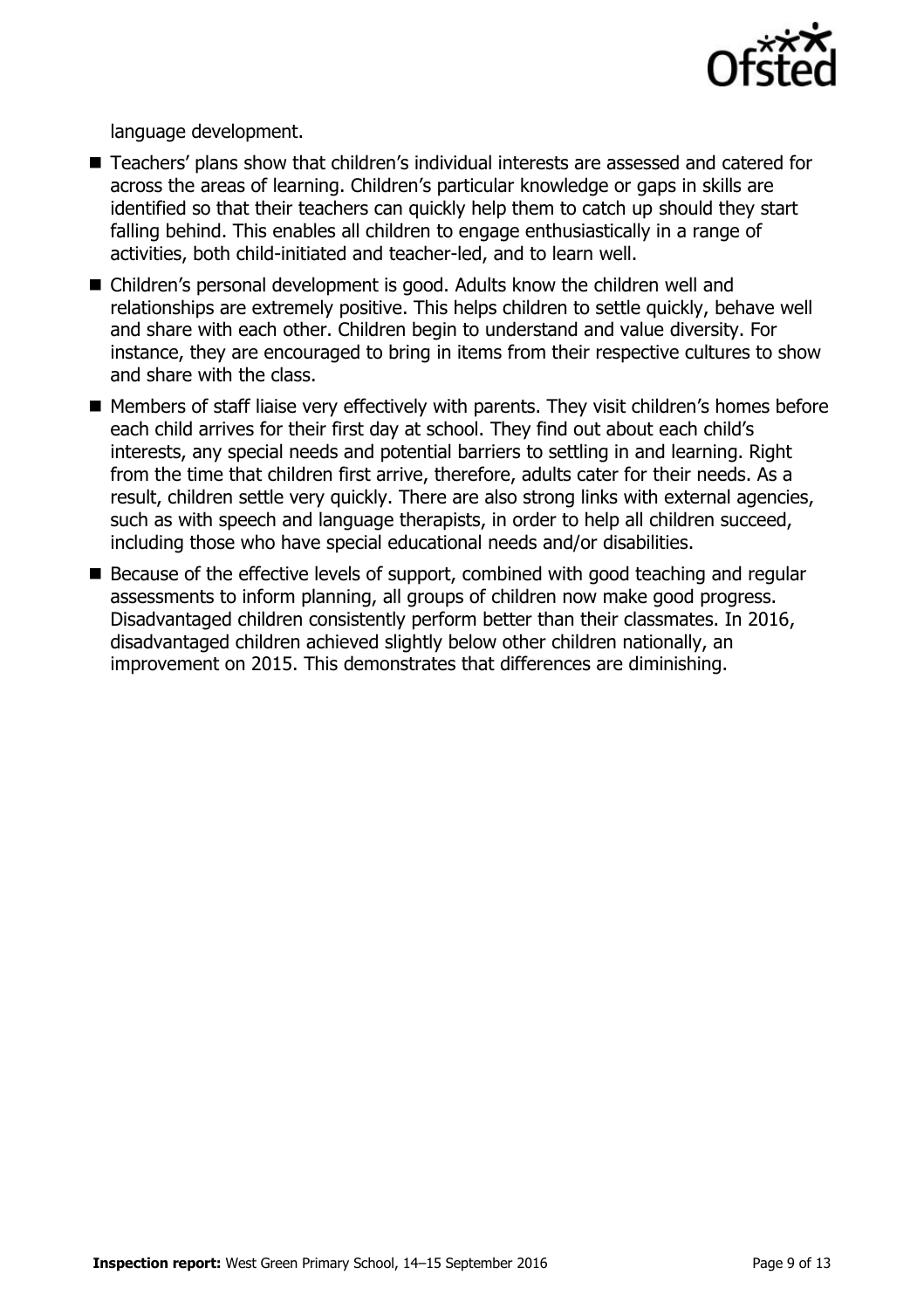

# **School details**

| Unique reference number | 102115   |
|-------------------------|----------|
| Local authority         | Haringey |
| Inspection number       | 10019663 |

This inspection of the school was carried out under section 5 of the Education Act 2005.

| Type of school                      | Primary                         |
|-------------------------------------|---------------------------------|
| School category                     | Community                       |
| Age range of pupils                 | 4 to 11                         |
| <b>Gender of pupils</b>             | Mixed                           |
| Number of pupils on the school roll | 213                             |
| Appropriate authority               | The governing body              |
| Chair                               | Joel Brookfield                 |
| <b>Headteacher</b>                  | Rhiannon Lloyd                  |
| Telephone number                    | 020 8800 4676                   |
| Website                             | www.westgreen.haringey.sch.uk   |
| <b>Email address</b>                | admin@westgreen.haringey.sch.uk |
| Date of previous inspection         | 30 September 2014               |

### **Information about this school**

- The school does not meet requirements on the publication of information on its website about the curriculum, physical education and sport premium for primary schools and pupil premium.
- This is an average-sized primary school.
- The large majority of pupils are from a range of minority ethnic backgrounds and most pupils speak English as an additional language.
- The proportion of pupils known to be eligible for support through the pupil premium is well above that found nationally.
- An above-average proportion of pupils have special educational needs support. The proportion of pupils with a statement of special educational needs or an education, health and care plan is well above that found nationally.
- The early years provision comprises a part-time Nursery class for three-year-olds and a full-time Reception class for four-year-olds. A very small number of children were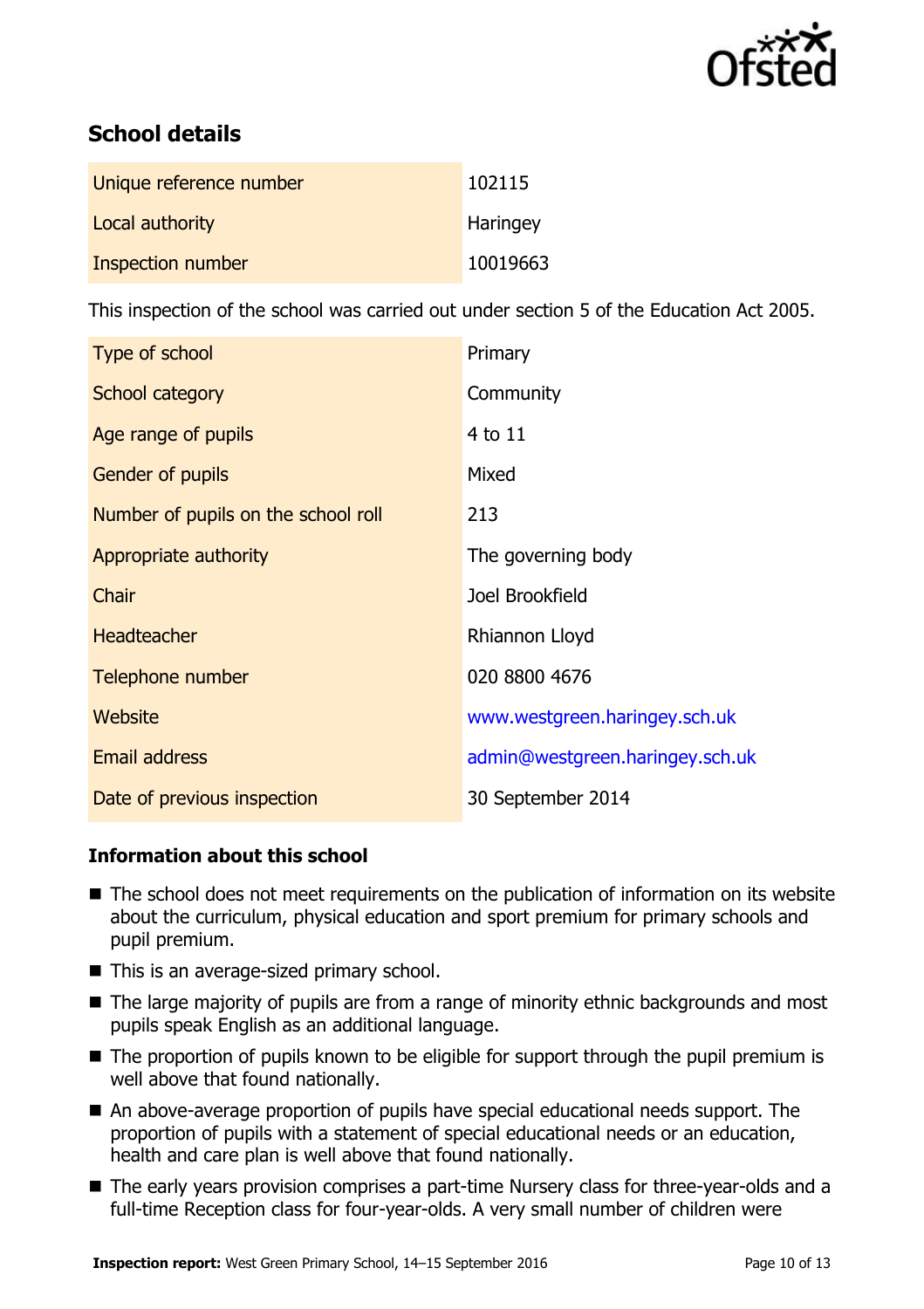

present during the inspection as the school has a staggered intake into the early years.

- A well above average proportion of pupils join and leave the school at other than the usual times.
- The school meets the government's current floor standards, which are the minimum expectations for pupils' attainment and progress in English and mathematics.
- The school has a specialist speech and language resource provision for up to eight children from Reception to Year 2. There are currently seven pupils on roll.
- Since the time of the previous inspection, there has been a large turnover of staff. The school is no longer supported by an executive headteacher. The new senior leadership team took up their posts in September 2015. The governing body was established in January 2016, replacing the former IEB. Three members of the governing body, including the chair, were members of the IEB.
- The headteacher was not present during the inspection as she is on maternity leave. The deputy headteacher is acting as the headteacher, and the assistant headteacher is acting as the deputy.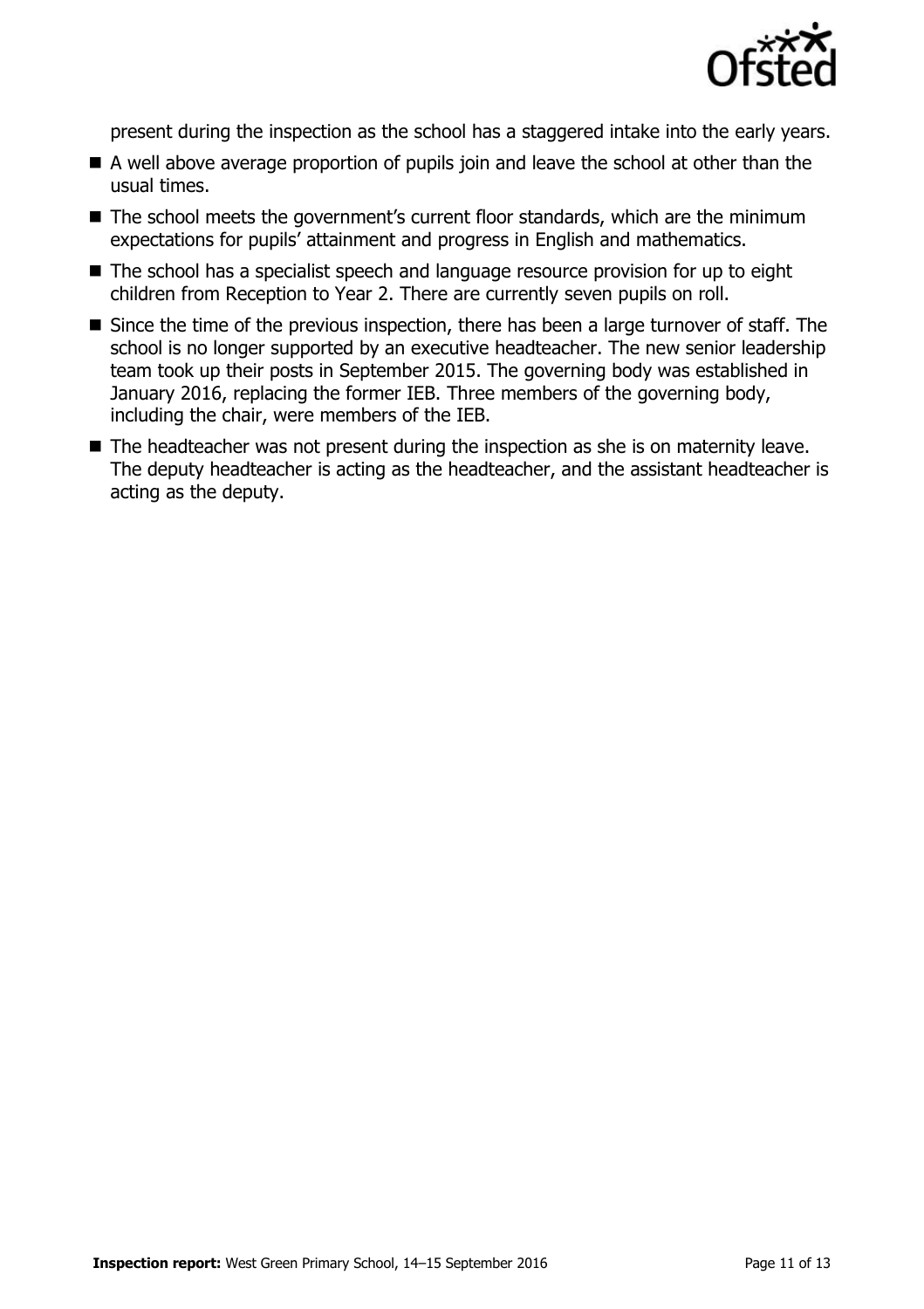

# **Information about this inspection**

- Inspectors observed pupils' learning in 14 parts of lessons. Most of these observations were made jointly with the headteacher or deputy headteacher. Inspectors also read with pupils.
- Inspectors looked closely at the work in pupils' books to inform further the judgements made about pupils' progress, attainment and the quality of teaching.
- Inspectors met with a group of pupils and spoke informally to other pupils in lessons and during breaks and lunchtimes. Inspectors also met with school leaders.
- $\blacksquare$  Meetings were held with members of the governing body, including the chair, and with a representative of the local authority.
- Inspectors examined a range of documentation, such as that relating to pupils' attainment and progress, information about how teachers' performance is managed, and minutes of governing body meetings. They also looked at records and documentation about pupils' behaviour and attendance and the ways in which the school keeps pupils safe.
- There were insufficient responses to the online questionnaire, Parent View, to register parents' and carers' views by this means during the inspection. Inspectors considered the views of parents from informal conversations in the playground. Inspectors also took account of the views of 20 members of staff who responded to the inspection questionnaire.

#### **Inspection team**

David Radomsky, Lead inspector **David Radomsky**, Lead inspector

**Clementina Aina Clementina Aina Clementina Aina Ofsted Inspector**